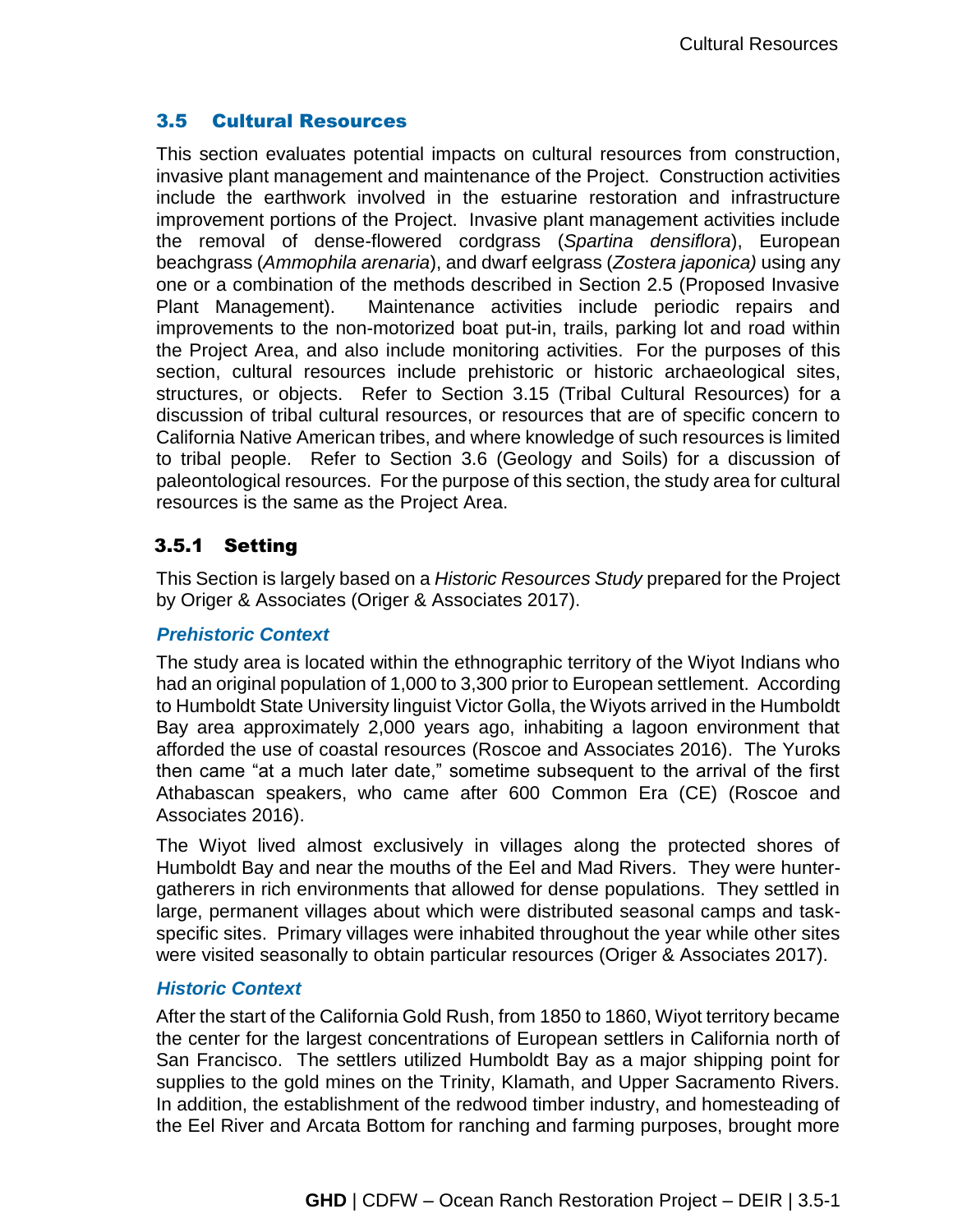people into the area. This Euro-American settlement notably changed the natural systems in the Eel River Delta, with reclamation projects converting marshes to agricultural land for cultivated crops, dairying, and ranching.

#### *Records and Literature Search*

The background research for this Project included archival research of the library and project files at Origer & Associates as well as a search through the California Historical Resources Information System (CHRIS). Sources of information included but were not limited to the current listings of properties in the National Register of Historic Places (NRHP), California Historical Landmarks, California Register of Historical Resources (CRHR), and California Points of Historical Interest as listed in the Office of Historic Preservation's *Historic Property Directory*. The CHRIS records search included an examination of archaeological site records, base maps, survey reports, and project files at the Northwest Information Center (NWIC). In addition to the private library and NWIC record search, ethnographic literature that describes appropriate Native American groups, county histories and other primary and secondary sources were reviewed.

The records search at the NWIC revealed that several studies have taken place within the study area (Grangaard 2002; Van Kirk 1998; Warnock 1987), and one additional study had been conducted within a half-mile of the study area (Raskin and Roscoe 2008).

One recorded cultural resource has been identified within the study area. The recorded site, referred to as the *Welapl* site (P-12-000170)*,* is a Wiyot archaeological site discovered by Loud in 1918. There is little information about this site in Loud (1918), but it is likely it was used as a dwelling place by Wiyot people before the turn-of-the-century (Origer & Associates 2017).

Three additional resources are recorded within a half mile of the study area. One of these, the Ocean Ranch Complex (P-12-003452), includes three barns, a house, and several associated outbuildings discovered by Grangaard and Jorgenson in 2002. The Ocean Ranch Complex does not extend into the study area.

In addition to recorded resources, a review of  $20<sup>th</sup>$  century maps show additional buildings located within the study area. Specifically, the 1929 United States Coast & Geodetic Survey (USC&GS) map of False Cape to Table Bluff, California indicates that there were four buildings (possibly a farm complex) within the study area. The 1919 USACE map shows no buildings at this location, and the 1940 aerial photograph and the 1959 USGS map also show no buildings at this location, which suggests that this building complex may have existed for approximately 25 years at most. This potential feature is known as the "1929 USC&GS Complex" (Origer & Associates 2017).

#### *Native American Contact*

Origer & Associates initiated contact with the Native American Heritage Commission (NAHC) on October 26, 2017 requesting information on any known sacred lands or other cultural sites that may be present within the study area (Origer & Associates. 2017). Origer & Associates also sent letters to representatives of the Bear River Band of Rohnerville Rancheria and of the Wiyot Tribe on November 7, 2017. No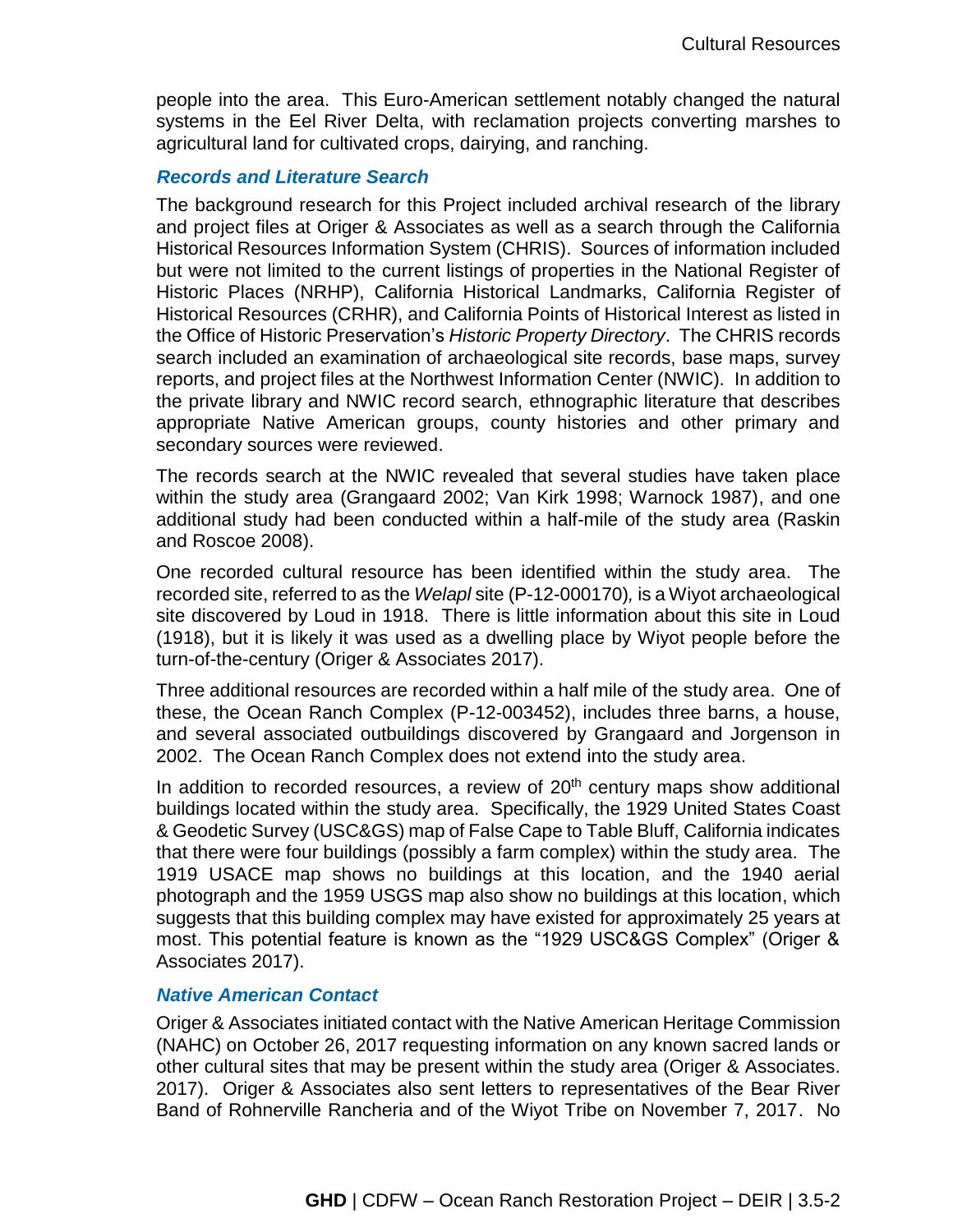response from the NAHC, the Bear River Band of Rohnerville Rancheria, or the Wiyot Tribe has been received to date.

Formal consultation for this Project was also initiated between the lead agency (CDFW) and California Native American tribes culturally affiliated with the study area pursuant to CEQA and Public Resources Code (PRC) Section 21080.3.1, as well as CDFW's Tribal Communication and Consultation Policy. Specifically, on July 26, 2018, CDFW notified ten individuals representing seven Native American tribes in writing. The letters included a thorough description of the Project and invited tribes to provide information or concerns specific to the study area generally or Project specifically. A response was received from the Cher-Ae Heights Indian Community of the Trinidad Rancheria on August 23, 2018 stating that the study area is outside the geographical area of concern for the Trinidad Rancheria. No other responses have been received to date, and no tribes requested formal consultation for the Project.

#### *Field Survey*

An archaeological field reconnaissance survey of the Project Area was conducted by Origer & Associates on November 9, 10, and 11, 2017. The field survey was designed to suit the study area's sensitivity for the occurrence of prehistoric and historic cultural resources based on pre-field research. Prehistoric archaeological site indicators expected to be found in the region include but are not limited to: obsidian and chert flakes and chipped stone tools; grinding and mashing implements such as slabs and hand stones and mortars and pestles; and locally darkened midden soils containing some of the previously listed items plus fragments of bone, shellfish, and fire affected stones. Historic period site indicators generally include: fragments of glass, ceramic, and metal objects; milled and split lumber; and structure and feature remains such as building foundations and discrete trash deposits.

The study area was surveyed in transects with corridors spaced 15 to 20 meters apart. Ground visibility ranged from good to poor, with vegetation such as European beachgrass, blackberry vine, and cordgrass being the primary hindrances. Hoes were used, as needed, to clear patches so that the ground surface could be inspected. In addition to the vegetation, water was a major hindrance. Several areas within the study area were heavily inundated, making an intensive survey of these areas impossible. In these areas, a mixed-strategy survey method was incorporated. Special attention was paid to flatter areas and areas without excessive flooding where the ground surface could be inspected.

#### **Inventory Results**

During the field investigation, locations of remnant and standing buildings and building complexes were identified. The areas in which the Welapl site (P-12- 000170) were plotted by the NWIC and Loud (1918) were inspected, but no archaeological evidence was found of this archaeological site. The area on the 1929 USC&GS map where four buildings are shown was also carefully inspected in the field. No evidence of any buildings or land uses (e.g., lumber, foundations, archaeological specimens) was identified. A north-south trending barbed wire fence with modern peeler poles and T-posts, a cement water trough, and a short possible power pole are present. At low tide, the remains of a gravel road and a concrete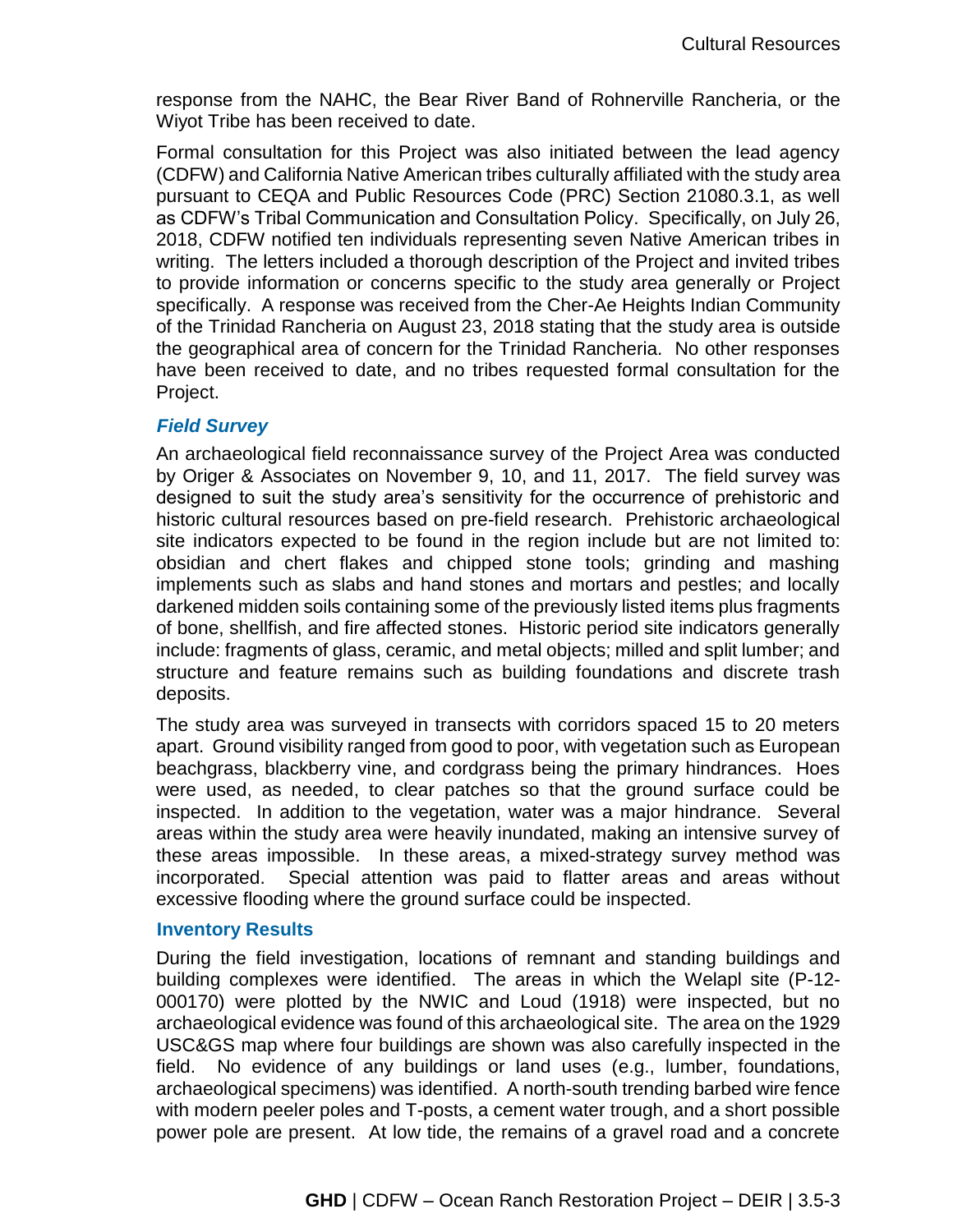culvert can be seen leading from the sand dunes to the west toward the site location (Origer & Associates 2017).

The Ocean Ranch Complex, located outside of the study area to the north, was also reviewed in the field. For informational purposes, the northern location within the Ocean Ranch Complex consists of the ruins of the Ocean Ranch House, Barn 1, Barn 2, a pump house and the surrounding area. The southern location consists of the possible garage/shed (standing), the corrals and livestock chute (standing), the location of Barn 3, and milk barns. The southern location is adjacent to the Project Area (north of Area B) near where the parking lot is proposed. No historic resources were found at this location (Origer & Associates 2017) and proposed Project activities would not modify existing infrastructure in this location. The Ocean Ranch Complex is not discussed further as it is not located within the study area and would not be affected by the Project.

# 3.5.2 Regulatory Framework

## *Federal*

## **Section 106 of the National Historic Preservation Act**

The proposed Project will require a permit from the U.S. Army Corps of Engineers (USACE) and is funded in part by federal grant money administered by the National Oceanic and Atmospheric Administration (NOAA) Restoration Center. Section 106 of the National Historic Preservation Act (NHPA) requires that, before beginning an undertaking, a federal agency, or projects that require a federal permit or utilize federal funds, must take into account the effects of the undertaking on historic properties and afford the Advisory Council on Historic Preservation and other interested parties an opportunity to comment on these actions.

Section 106 of the NHPA prescribes specific criteria for determining whether a project would adversely affect a historic property, as defined in 36 Code of Federal Regulations (CFR) 800.5. An impact is considered significant when prehistoric or historic archaeological sites, structures, or objects listed in or eligible for listing in the NRHP are subjected to the following effects:

- physical destruction of or damage to all or part of the property
- alteration of a property
- removal of the property from its historic location
- change of the character of the property's use or of physical features within the property's setting that contribute to its historic significance
- introduction of visual, atmospheric, or audible elements that diminish the integrity of the property's significant historic features
- neglect of a property that causes its deterioration
- transfer, lease, or sale of the property

Cultural resource significance is evaluated in terms of eligibility for listing in the NRHP. NRHP significance criteria applied to evaluate the cultural resources for this Project are defined in 36 CFR 60.4 as follows: "The quality of significance in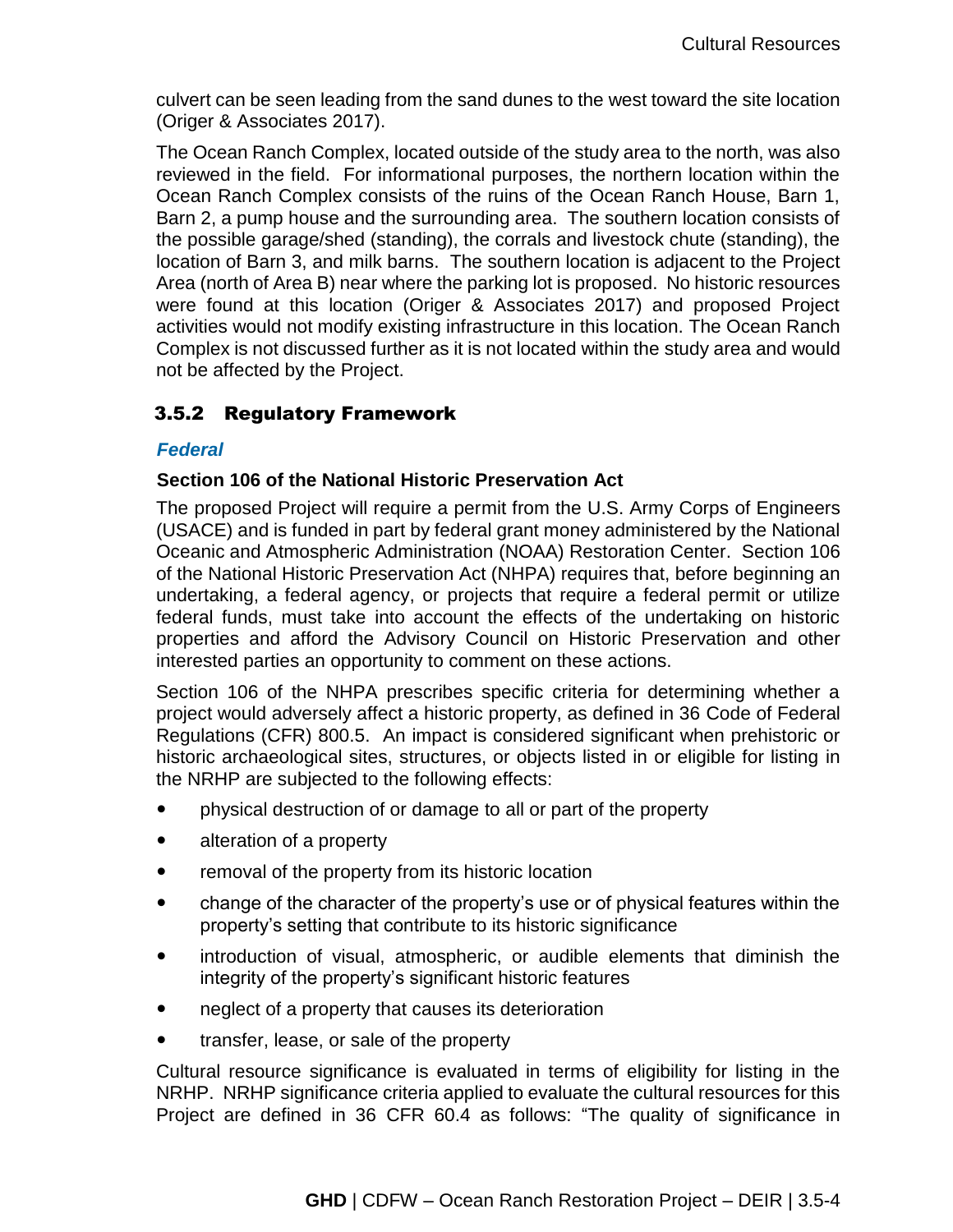American history, architecture, archaeology, engineering, and culture is present in districts, sites, buildings, structures, and objects that possess integrity of location, design, setting, materials, workmanship, feeling, association, and

A. that are associated with events that have made a significant contribution to the broad patterns of our history; or

B. that are associated with the lives of persons significant in our past; or

C. that embody the distinctive characteristics of type, period, or method of construction, or that represent the work of a master, or that possess high artistic values, or that represent a significant and distinguishable entity whose components may lack individual distinction; or

D. that have yielded, or may be likely to yield, information important in prehistory or history."

Specific regulations regarding compliance with Section 106 state that, although the tasks necessary to comply with Section 106 may be delegated to others, the federal agency is ultimately responsible for ensuring that the Section 106 process is completed according to statue.

#### *State*

## **California Environmental Quality Act**

Cultural resources are defined as buildings, sites, structures, or objects, each of which may have historic, architectural, archaeological, cultural, or scientific importance. Under CEQA, an impact on a cultural resource is considered significant if a project would result in an impact that may change the significance of the resource (PRC Section 21084.1). Demolition, replacement, substantial alteration, and relocation of historic properties are actions that would change the significance of a historic resource (California Code of Regulations [CCR] Title 14, 15064.5). The following steps are normally taken in a cultural resources investigation to comply with CEQA:

- Identify cultural resources within a study area
- Evaluate the significance of the cultural resources based on established thresholds of significance
- Evaluate the impacts of a project on cultural resources
- Develop and implement measures to mitigate the impacts of the project on significant cultural resources

Because the Project is located on non-federal land in California, it is also necessary to comply with state laws pertaining to the inadvertent discovery of human remains of Native American origin. The procedures that must be followed if burials of Native American origin are discovered on non-federal land in California are described in the Impacts and Mitigation Measures section below.

#### **California Coastal Act**

The Project Area is within the Coastal Zone. The California Coastal Act (Coastal Act) contains policies relevant to cultural resources. The following Coastal Act sections are relevant to this analysis: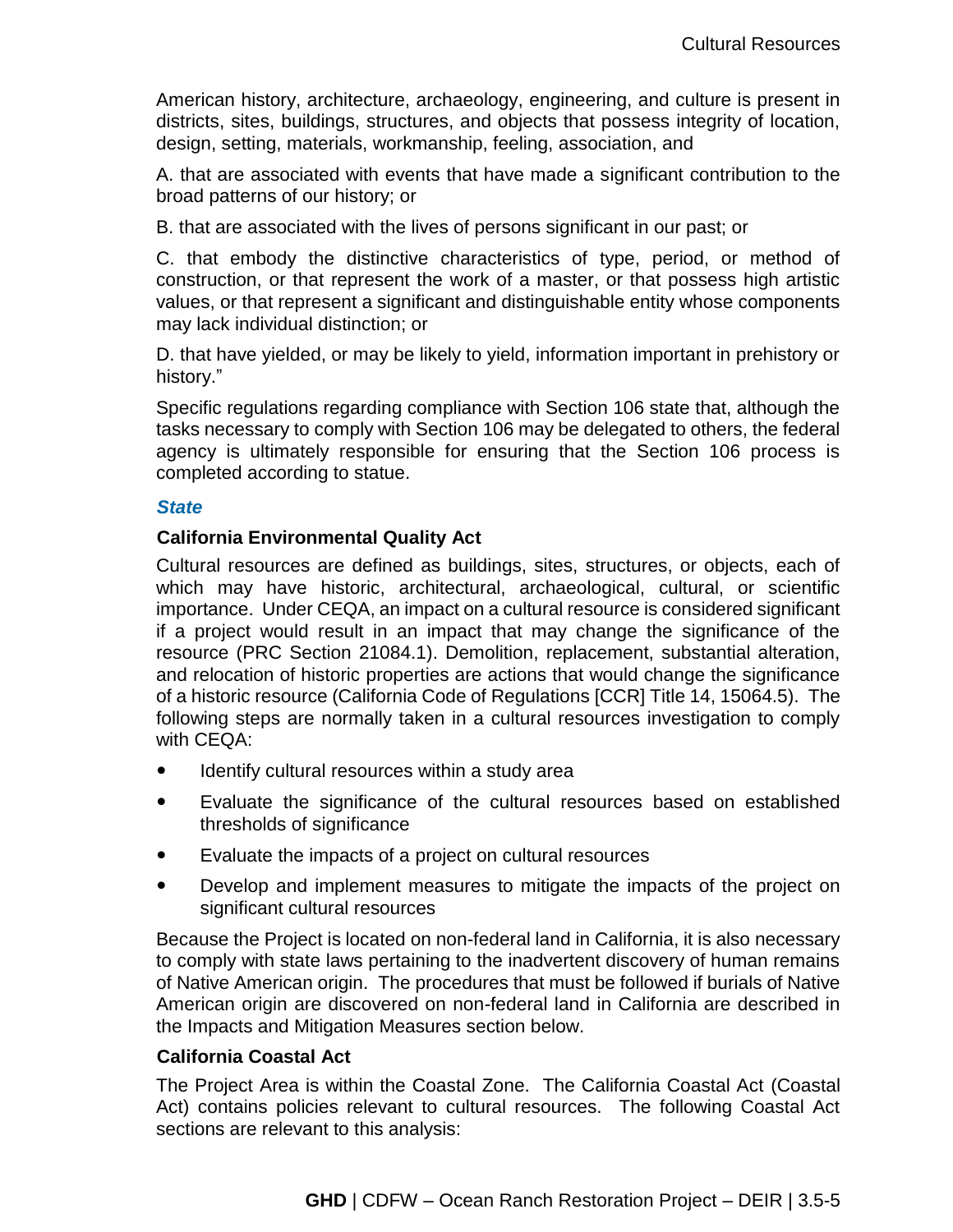*Public Resources Code Section 30116 Sensitive coastal resource areas*

*"Sensitive coastal resource areas" means those identifiable and geographically bounded lands and water areas within the coastal zone of vital interest and sensitivity. "Sensitive coastal resource areas" include the following:*

*(d) Archaeological sites referenced in the California Coastline and Recreation Plan or as designated by the State Historic Preservation Officer.* 

*Public Resources Code Section 30244 Archaeological or paleontological resources*

*Where development would adversely impact archaeological or paleontological resources as identified by the State Historic Preservation Officer, reasonable mitigation measures shall be required.*

#### **State Lands Commission**

The State Lands Commission (SLC) has jurisdiction and management authority over all ungranted tidelands, submerged lands, and the beds of navigable lakes and waterways. All tidelands and submerged lands, granted or ungranted, as well as navigable lakes and waterways, are subject to the protections of the common law Public Trust Doctrine. The title to all archaeological sites and historic or cultural resources on or in the tide and submerged lands of California is vested in the state and under the jurisdiction of the SLC.

#### **Office of Historic Preservation**

The California State Office of Historic Preservation (OHP) is responsible for administering federally and state mandated historic preservation programs to further the identification, evaluation, registration and protection of California's irreplaceable archaeological and historical resources under the direction of the State Historic Preservation Officer and the State Historical Resources Commission.

OHP reviews and comments on federally sponsored projects pursuant to NHPA Section 106, and state programs pursuant to PRC Sections 5024 and 5024.5, which provide policies and plans for preserving and maintaining all state-owned historical resources or eligible historical resources. OHP also reviews and comments on local government and state projects pursuant to CEQA.

A variety of programs have been created by OHP in order to manage historic resources and to determine eligibility for classification as a historic resource. The programs that OHP administer includes: the NRHP, the CRHR, the California Historical Landmarks, and the California Points of Historical Interest. Each program has different eligibility criteria and procedural requirements; the eligibility criteria listed through the NRHP (mentioned above) and CRHR (mentioned below) are used to evaluate significance of potential cultural resources within this Project.

#### **California Register of Historic Resources**

Cultural resource significance is evaluated in terms of eligibility for listing in the CRHR. The State Historical Resources Commission has designed the CRHR program for use by state and local agencies, private groups and citizens to identify,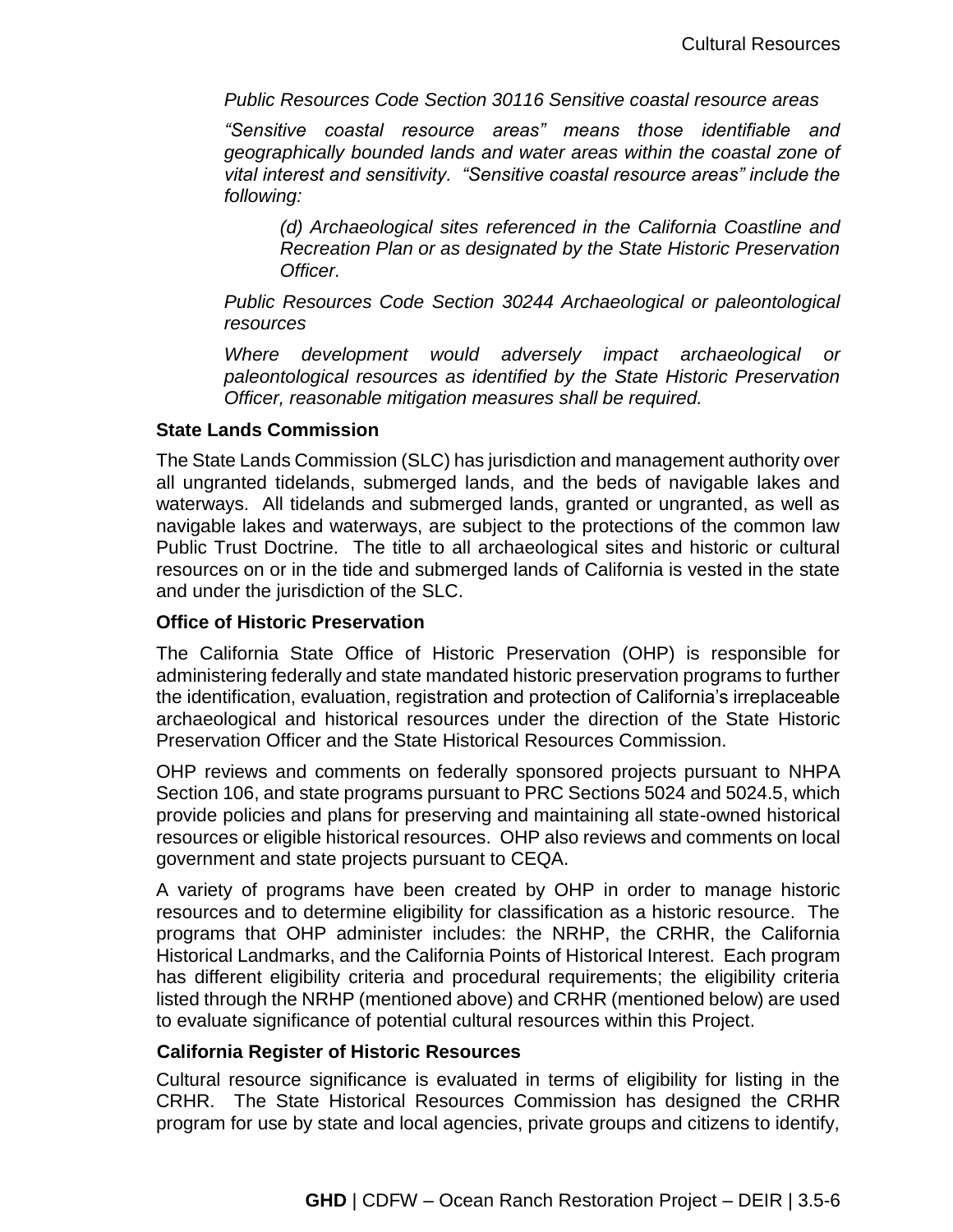evaluate, register and protect California's historical resources. The CRHR is the authoritative guide to the state's significant historical and archaeological resources. Criteria for listing a resource in the CRHR include:

- Criterion 1. Associated with events that have made a significant contribution to the broad patterns of local or regional history or the cultural heritage of California or the United States.
- Criterion 2. Associated with the lives of persons important to local, California or national history.
- Criterion 3. Embodies the distinctive characteristics of a type, period, region or method of construction or represents the work of a master or possesses high artistic values.
- Criterion 4. Has yielded, or has the potential to yield, information important to the prehistory or history of the local area, California or the nation.

The CRHR criteria is nearly identical to the federal NRHP criteria, and are used in tandem as "1/A" or "2/B" when identifying impacts in Section 3.5.5 (Impacts and Mitigation Measures). There is a slight difference in meaning between the CRHR and NRHP regarding Criterion 3 (Criterion C in the NRHP), which will be accounted when determining impacts and significance in Section 3.5.5 (Impacts and Mitigation Measures).

## **California Public Resources Code**

As part of the determination made pursuant to PRC Section 21080.1, the lead agency must determine whether a project would have a significant effect on archaeological resources.

Several sections of the PRC protect cultural resources. Under Section 5097.5, no person shall knowingly and willfully excavate upon, or remove, destroy, injure, or deface, any historic ruins, burial grounds, archaeological site, inscriptions made by humans, rock art, or any other archaeological, or historical feature situated on public lands, except with the express permission of the public agency that has jurisdiction over the lands. Violation of this section is a misdemeanor.

PRC Section 5097.98 states that if Native American human remains are identified within a project area, the landowner must work with the Native American Most Likely Descendant (MLD) as identified by the NAHC to develop a plan for the treatment or disposition of the human remains and any items associated with Native American burials with appropriate dignity. These procedures are also addressed in Section 15046.5 of the CEQA Guidelines. Section 30244 of the PRC requires reasonable mitigation for impacts on paleontological and archaeological resources that occur as a result of development on public lands.

On September 25, 2014, Assembly Bill 52 (AB 52) was signed, which included amendments to PRC Section 5097.94. AB 52 requires tribal cultural resources to be considered under CEQA. AB 52 requires lead agencies to provide notice to Native American tribes that are traditionally and culturally affiliated with the geographic area of a proposed project if they have requested notice of projects proposed within that area. See Section 3.15 (Tribal Cultural Resources) for more information on AB 52 compliance and tribal cultural resources.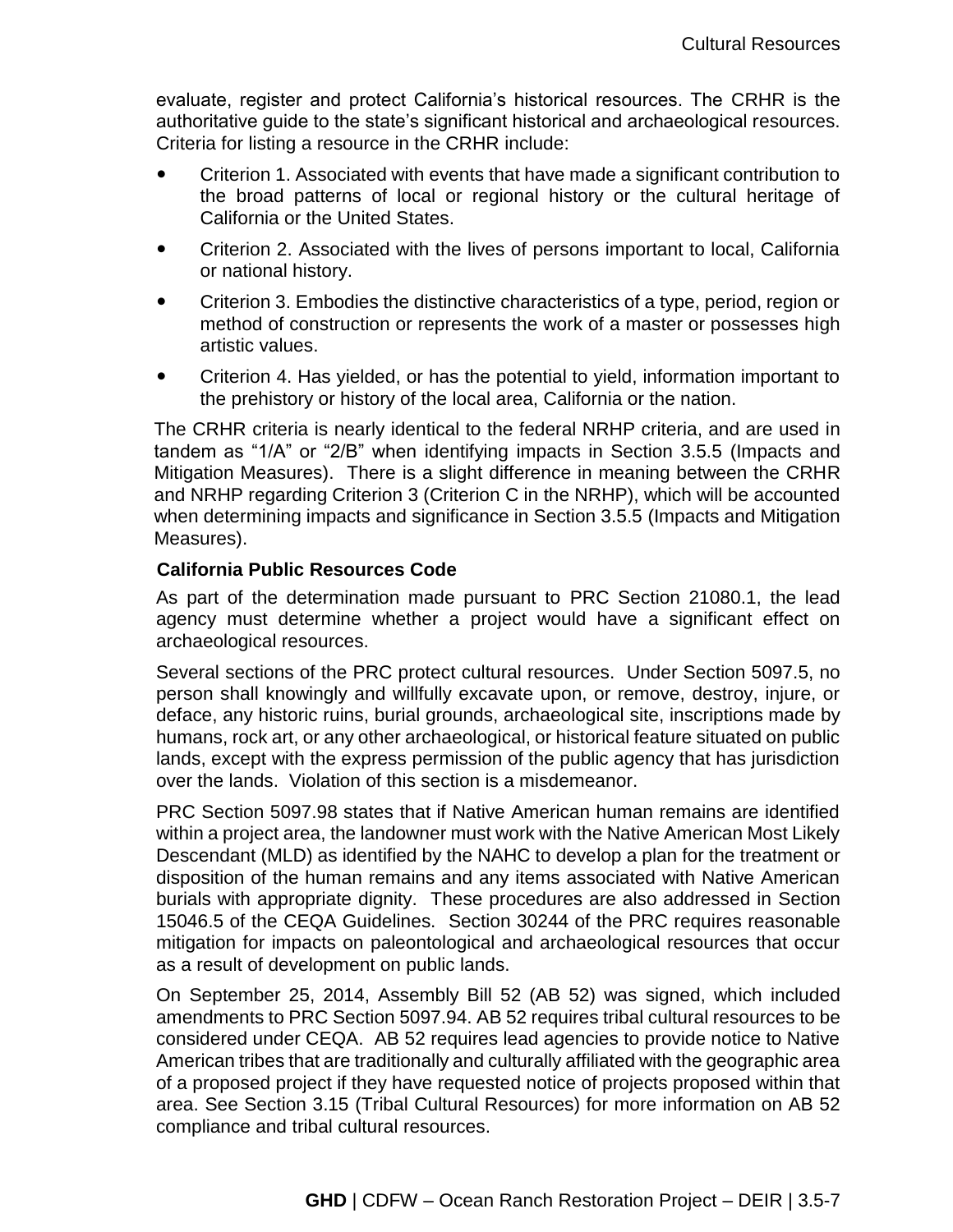## **California Health and Safety Code**

California Health and Safety Code (HSC) Section 7050.5 prohibits disinterring, disturbing, or removing human remains from a location other than a dedicated cemetery. Section 7050.5 also requires that construction or excavation be stopped in the vicinity of discovered human remains until the Coroner can determine whether the remains are those of a Native American. If determined to be Native American, the Coroner must contact the California NAHC.

#### **California Native American Historical, Cultural and Sacred Sites Act**

This Act applies to both state and private lands. The Act requires that upon discovery of human remains, that construction or excavation activity cease and that the county Coroner be notified. If the remains are of a Native American, the Coroner must notify the NAHC. The NAHC then notifies those persons mostly likely to be descended from the Native American remains. The Act stipulates the procedures the descendants may follow for treating or disposing of the remains and associated grave goods.

## *Regional and Local*

Lands within the study area are owned by CDFW or are under the jurisdiction of the SLC, and therefore will not require a Conditional Use Permit from Humboldt County nor adherence to the Humboldt County General Plan or the Local Coastal Program Eel River Area Plan. Because potential impacts related to cultural resources would be limited to the study area, local and regional regulatory policies are not included in this analysis.

# 3.5.3 Evaluation Criteria and Significance Thresholds

Under criteria based on Appendix G of the CEQA Guidelines, the Project would be considered to have a significant impact on cultural resources if it would result in any of the following:

- Cause a substantial adverse change in the significance of a historical resource pursuant to Section 15064.5;
- Cause a substantial adverse change in the significance of an archaeological resource pursuant to Section 15064.5; or
- Disturb any human remains, including those interred outside of formal cemeteries.

## 3.5.4 Methodology

The evaluation of potential impacts on cultural resources is based on the potential for ground disturbance during construction and maintenance activities to disturb or destroy known or previously unrecorded cultural resources. The impact analysis included in this section is largely based on the *Historic Resources Study* prepared for the Project by Origer & Associates (2017), and consultations with California Native American tribes traditionally and culturally affiliated with the geographic area of the Project.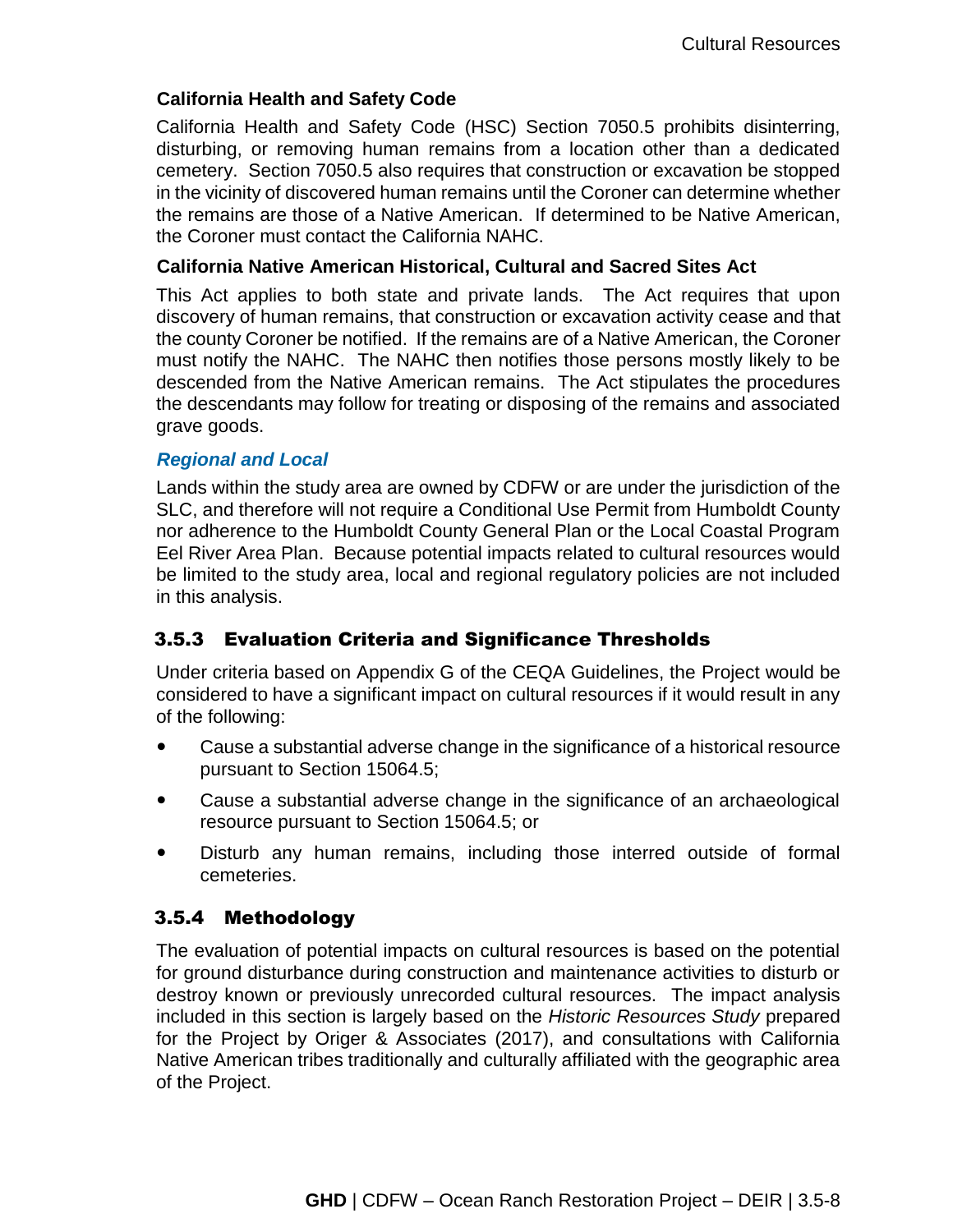## 3.5.5 Impacts and Mitigation Measures

#### **Impact CR-1: Would the Project cause a substantial adverse change in the significance of a historical or archaeological resource pursuant to Section 15064.5?**

As described in Section 3.5.1, one archaeological site (Welapl) and one potential historical complex (the 1929 USC&GS Complex) are located in the study area. Welapl is an archaeological site that was recorded by Loud in 1918, and is described as a site that was "not used by the turn of the century Wiyot as dwelling places." The 1929 USC&GS Complex is a complex within the Project Area where four buildings are believed to have existed between 1919 and 1940.

The historical significance of both sites was assessed by Origer and Associates (2017) using state and federal criteria provided by the CRHR and NRHP (see Section 3.5.2). As summarized in Table 3.5-1, both Welapl and the 1929 USC&GS Complex may be significant under Criterion 4/D as resources that have or may have archaeological value. They would not be considered significant under Criterion 1/A, 2B, or 3/C.

# Table 3.5-1 Identified Cultural Resources Compared to NRHP and CRHR Eligibility Criteria

| Feature                   | <b>Criterion</b><br>$1/A - Broad$<br><b>Patterns of</b><br><b>History</b> | <b>Criterion</b><br>$2/B - Broad$<br><b>Patterns of</b><br><b>Important</b><br>People | Criterion 3/C -<br><b>Notable</b><br><b>Examples of</b><br>the Built<br><b>Environment</b> | Criterion 4/D -<br><b>Have or May</b><br><b>Have</b><br>Archaeological<br>Value |
|---------------------------|---------------------------------------------------------------------------|---------------------------------------------------------------------------------------|--------------------------------------------------------------------------------------------|---------------------------------------------------------------------------------|
| Welapl                    | Not<br>Significant                                                        | Not<br>Significant                                                                    | Not Significant                                                                            | Potentially<br>Significant                                                      |
| 1929<br>USC&GS<br>Complex | Not<br>Significant                                                        | Not<br>Significant                                                                    | Not Significant                                                                            | Potentially<br>Significant                                                      |

The Welapl site and the 1929 USC&GS Complex do not meet Criterion 1/A because there is nothing to suggest that any of the features were associated with events that made a significant contribution to regional or local history. The Welapl site and the 1929 USC&GS Complex do not meet Criterion 2/B because there is nothing to suggest the locations are associated with the lives of persons important to local, California, or national history. The Welapl site and the 1929 USC&GS site do not meet Criterion 3/C because neither site has distinctive characteristics; the Welapl site is described as "neither occupied nor named by recent Wiyot" in Loud (1918), and no evidence of any buildings or land uses (e.g., lumber, foundations, archaeological specimens) were found at the 1929 USC&GS Complex, outside of the remains of a gravel road and a concrete culvert in the vicinity of the site. The Welapl site could be significant under Criterion 4/D, though no evidence of an archaeological site was found during the field survey. Similarly, the 1929 USC&GS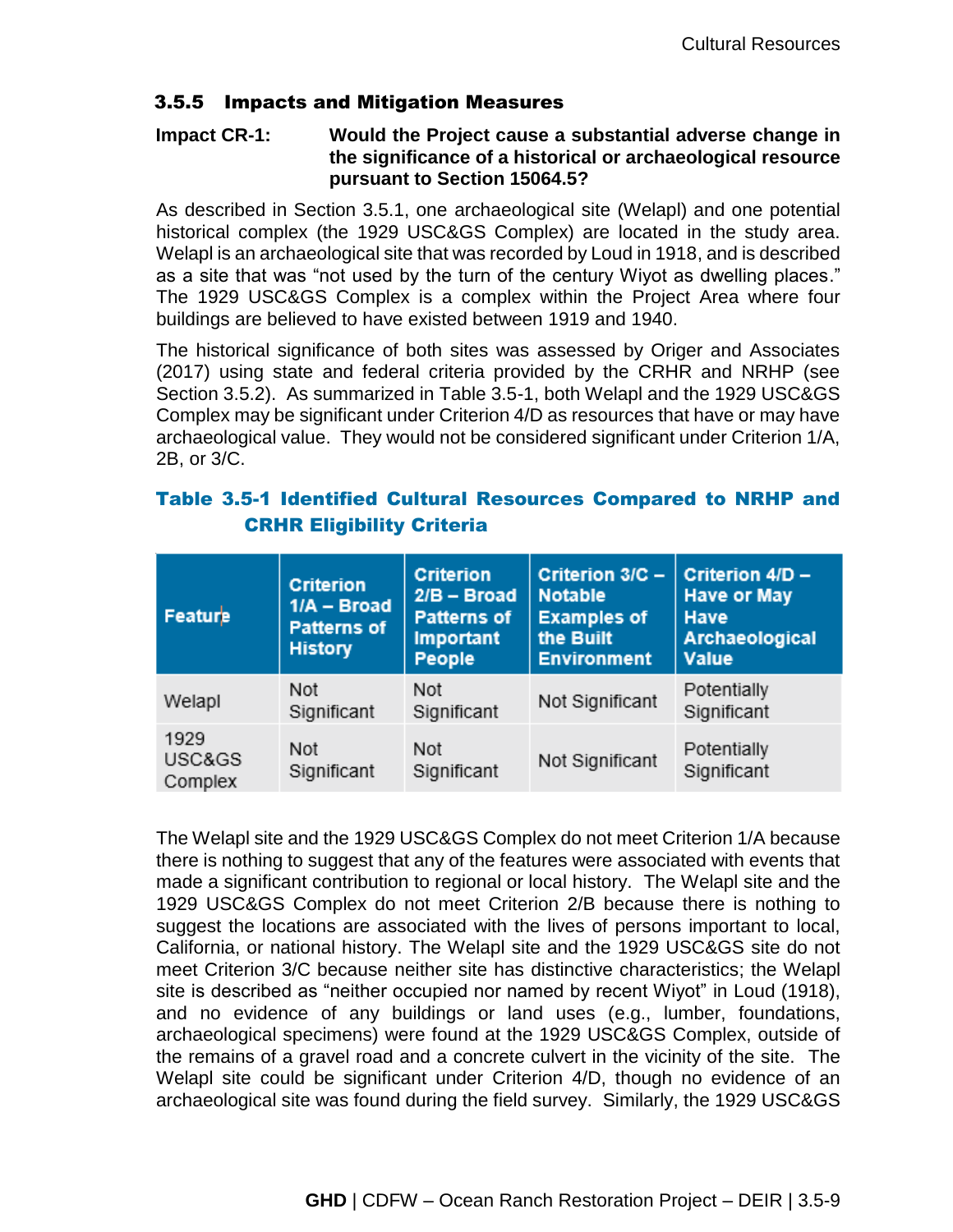Complex could be significant under Criterion 4/D, as map evidence indicates that buried artifacts and features from a short occupation could mark this location.

Project activities that would take place in the areas where the Welapl site and the 1929 USC&GS Complex are believed to be located include invasive plant management with a focus on eradicating dense-flowered cordgrass. As noted above, an archaeological field reconnaissance survey of the plotted areas did not identify archaeological evidence at either site. However, if the Welapl site or 1929 USC&GS Complex are encountered during Project activities, a significant impact could occur.

In addition, it is possible that additional unrecognized surficial resources or subsurface archaeological deposits are present within the study area. If as-of-yet unknown archaeological materials that qualify as a historical resource or unique archaeological resource as defined by CEQA are encountered during construction or maintenance activities, a significant impact could occur.

**Mitigation Measures:** Implement Mitigation Measures CR-1, CR-2, CR-3, and CR-4.

## **Mitigation Measure CR-1: Environmental Awareness Training**

Prior to the initiation of any construction work, an archaeologist who meets the U.S. Secretary of Interior's professional standards shall conduct environmental awareness training for construction crews and other relevant Project personnel. At a minimum, the training will cover the kinds of cultural materials that may be present in the Project Area and the protocols to be followed should any such materials be uncovered during construction. Training shall be required at the onset of each year of construction and maintenance activities to educate new construction personnel.

Prehistoric archaeological site indicators include: obsidian and chert flakes and chipped stone tools; grinding and mashing implements (e.g., slabs and handstones, and mortars and pestles); bedrock outcrops and boulders with mortar cups; and locally darkened midden soils. Midden soils may contain a combination of any of the previously listed items with the possible addition of bone and shell remains, and fire affected stones. Historic period site indicators generally include: fragments of glass, ceramic, and metal objects; milled and split lumber; and structure and feature remains such as building foundations and discrete trash deposits (e.g., wells, privy pits, dumps).

## **Mitigation Measure CR-2: Protection of the Welapl Site**

Prior to initial ground disturbing work in the vicinity of the Welapl site, an archaeologist who meets the U.S. Secretary of Interior's professional standards shall re-survey the area for the presence of surficial cultural resource deposits. The archaeologist shall also excavate 4-5 auger borings in the vicinity of the site to assess subsurface conditions.

If historical or archaeological resources are found in the vicinity of the site, CDFW shall implement measures to protect the integrity of the resource and ensure that no additional resources are impacted, as provided in Mitigation Measure CR-4. If no historical or archaeological resources are identified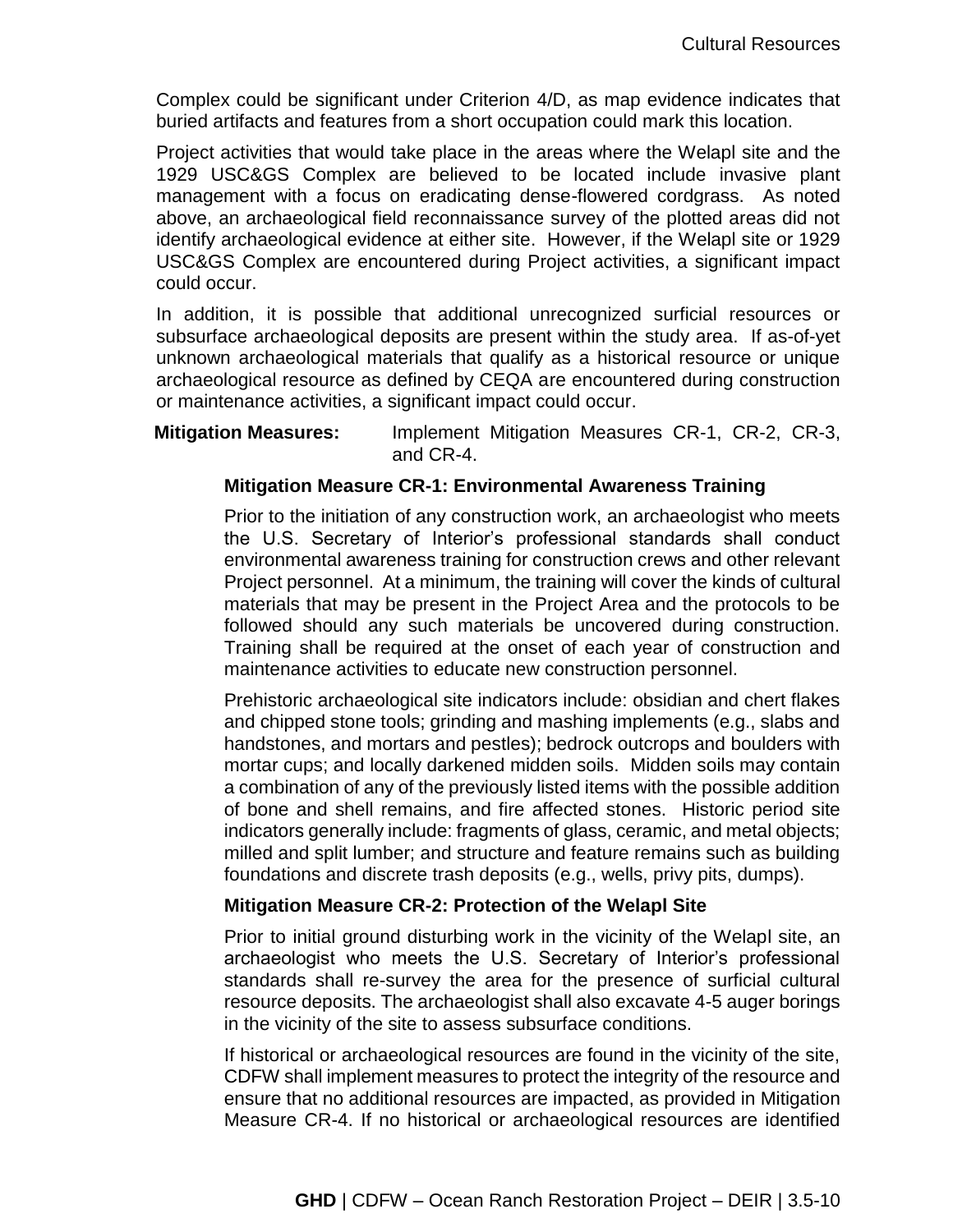during the surface inspection or subsurface exploration, Project activities may commence without monitoring by an archaeologist.

Subsequent invasive plant management activities in the vicinity of the Welapl site would not be subject to the surface and subsurface assessment requirements provided above, unless otherwise required by CDFW and/or SHPO in accordance with Mitigation Measure CR-4.

#### **Mitigation Measures CR-3: Protection of the 1929 USC&GS Complex**

Prior to initial ground disturbing work in the vicinity of the 1929 USC&GS Complex, an archaeologist who meets the U.S. Secretary of Interior's professional standards shall re-survey the area for the presence of surficial cultural resource deposits. The archaeologist shall also employ a metal detector and excavate 4-5 auger borings in the vicinity of the site to assess subsurface conditions.

Due to the lack of clear map evidence of where structures may have been located at this site, an archaeological monitor shall be present during initial ground disturbing activities to identify resources that may have escaped detection during the surface and subsurface investigations. If historical or archaeological resources are found in the vicinity of the site, CDFW shall implement measures to protect the integrity of the resource and ensure that no additional resources are impacted, as provided in Mitigation Measure CR-4.

Subsequent invasive plant management activities in the vicinity of the 1929 USC&GS Complex would not be subject to the surface and subsurface assessments or archaeological monitoring described above, unless otherwise required by CDFW and/or SHPO in accordance with Mitigation Measures CR-4.

#### **Mitigation Measure CR-4: Protect Archaeological Resources During Construction**

If potential archaeological resources are uncovered during construction, the Project contractor shall halt work within 100 feet (30 meters) of the discovery, and CDFW shall be immediately notified. Should any cultural resources be discovered during construction on lands under the jurisdiction of the SLC, CDFW shall consult with the SLC. Workers shall avoid altering the materials and their context, and shall not collect cultural materials.

A qualified archaeologist shall be retained to investigate the find. If the find potentially qualifies as a historic resource or unique archaeological resource under CEQA, all work must remain stopped in the immediate vicinity to allow the archaeologist to evaluate any materials and recommend appropriate treatment. If the resources are Native American in origin, representatives of the appropriate culturally affiliated tribes shall also be enlisted to help evaluate the find and suggest appropriate treatment. The final disposition of archaeological and historical resources recovered on state lands under the jurisdiction of the SLC must be approved by the SLC.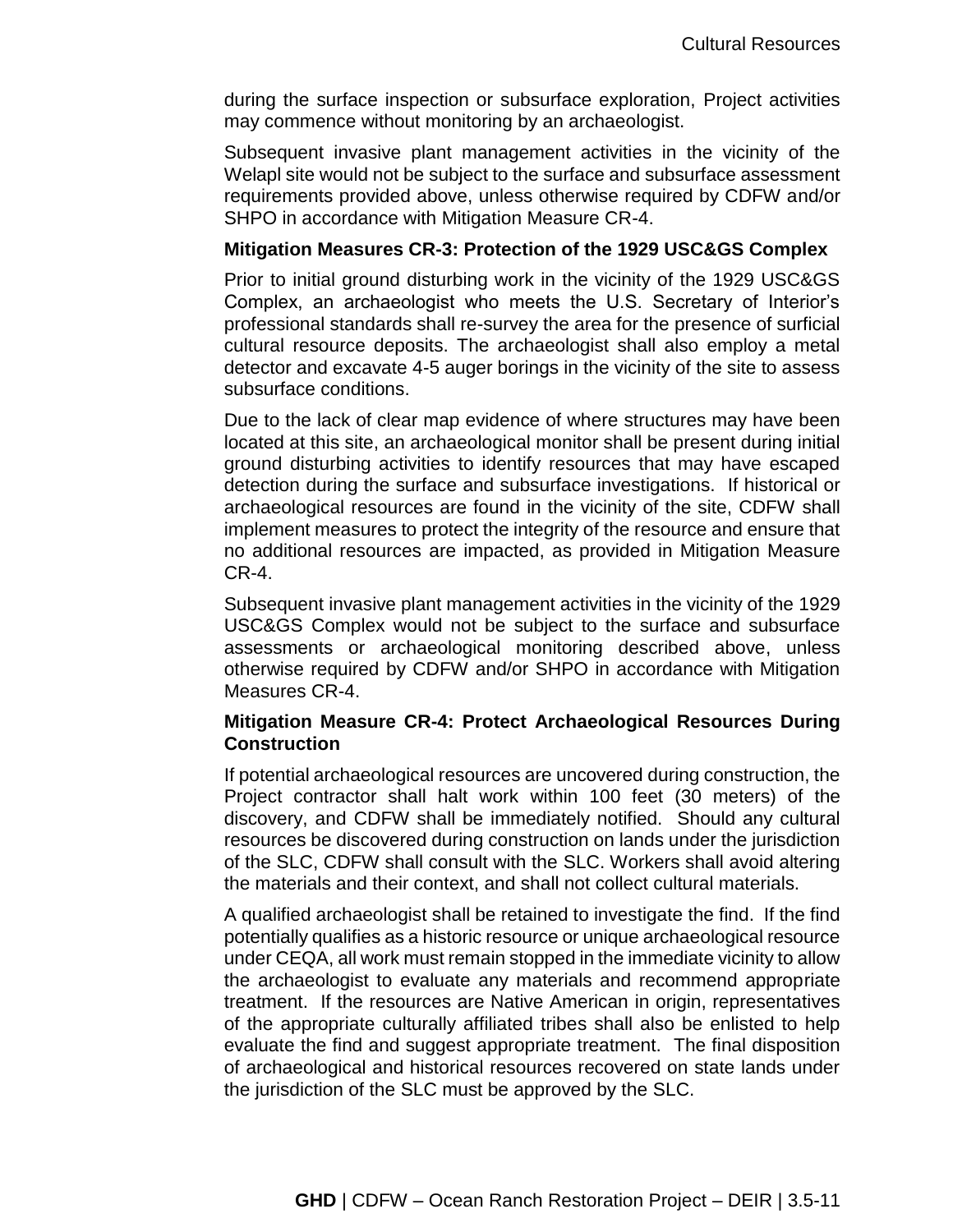The preferred treatment of a resource is protection and preservation. Protection and preservation can be achieved by avoidance (not disturbing areas within the boundaries of an archaeological site). In considering any recommended measures proposed by the archaeologist, CDFW shall determine whether avoidance is feasible in light of factors such as the nature of the find, Project design, costs, and other considerations. If avoidance is infeasible, other appropriate measures as recommended by the archaeologist (e.g., data recovery or protection in place) shall be instituted. Work may proceed on other parts of the Project while mitigation for these resources is being carried out.

If data recovery is performed, it must be conducted by qualified archaeologists using standard archaeological techniques. Data recovery must include processing and analysis of recovered cultural materials using appropriate archaeological methods, and preparation of the recovered materials for permanent disposition (e.g., re-burial in a part of the Project Area that would be protected in perpetuity).

## **Level of Significance:** Less than significant after mitigation.

Implementation of Mitigation Measures CR-1, CR-2, CR-3, and CR-4 would reduce potentially significant impacts on the Welapl Site, the 1929 USC&GS Complex, and potential undiscovered cultural resources to a less-than-significant level by providing a process for evaluation of any resources encountered during construction, and avoidance or data recovery of resources consistent with appropriate laws and requirements.

## **Impact CR-2: Would the Project disturb any human remains, including those interred outside of formal cemeteries?**

While no evidence exists for the presence of historic or prehistoric burials in the study area, the possibility of encountering archaeological resources that contain human remains cannot be discounted. Therefore, the impact related to the potential disturbance or damage of previously undiscovered human remains, if present, is considered potentially significant.

## **Mitigation Measures:** Implement Mitigation Measure CR-5.

## **Mitigation Measure CR-5: Protect Human Remains if Encountered during Construction**

If human remains, associated grave goods, or items of cultural patrimony are encountered during construction, work shall halt in the vicinity of the find and the County Coroner and CDFW shall be notified immediately. The following procedures shall be followed as required by PRC Section 5097.9 and HSC Section 7050.5. The final disposition of archaeological, and historical resources recovered on state lands under the jurisdiction of the SLC must be approved by the SLC. If the human remains are determined to be of Native American origin, the Coroner shall notify the Native American Heritage Commission within 24 hours of the determination. The Native American Heritage Commission shall then notify the MLD, who has 48 hours to make recommendations to the landowner for the disposition of the remains. A qualified archaeologist, CDFW, SLC (if appropriate) and the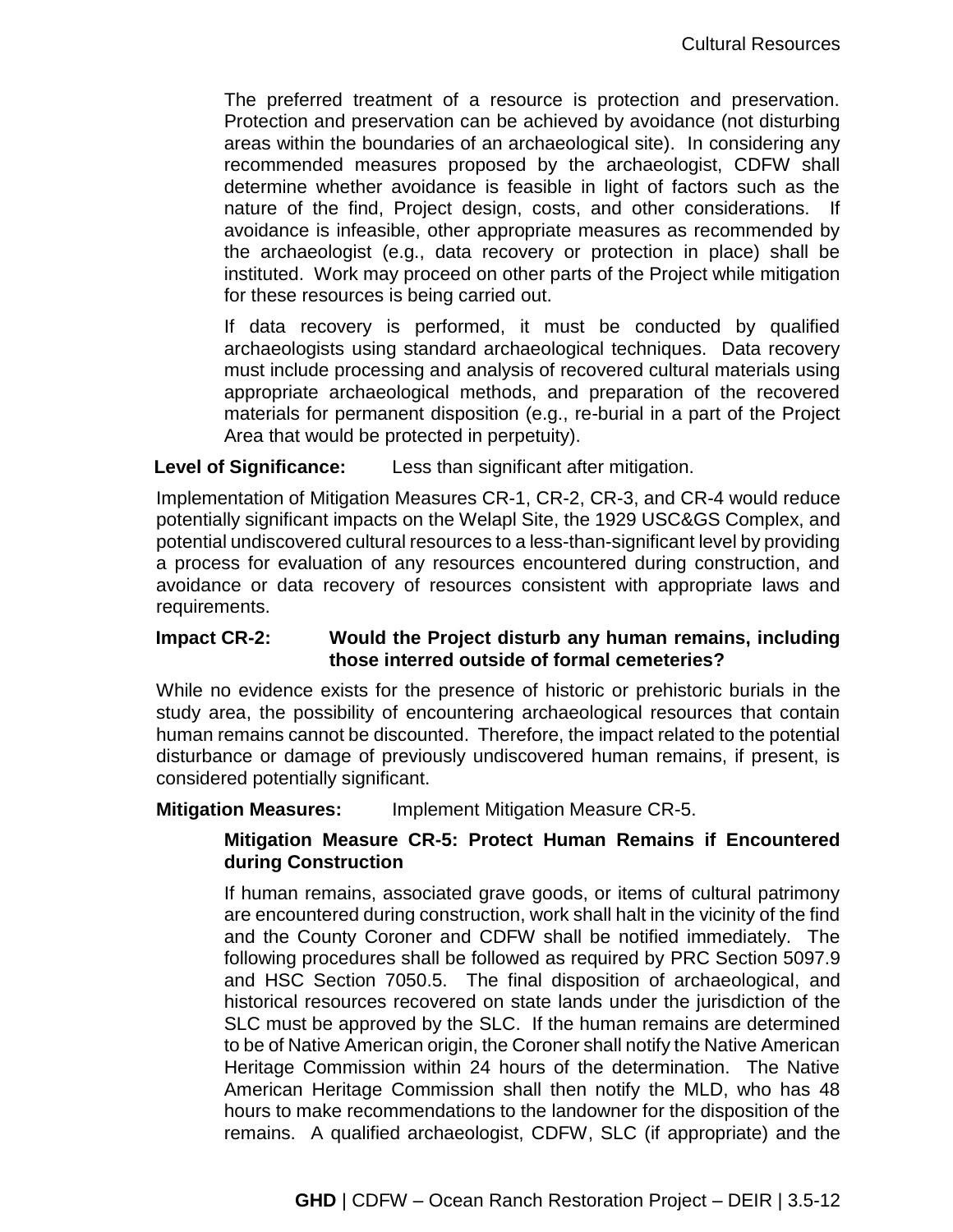MLD shall make all reasonable efforts to develop an agreement for the treatment, with appropriate dignity, of any human remains and associated or unassociated funerary objects. The agreement would take into consideration the appropriate excavation, removal, recordation, analysis, custodianship, and final disposition of the human remains and associated or unassociated funerary objects.

## **Level of Significance:** Less than significant with mitigation.

Implementation of Mitigation Measure CR-5 would reduce the impact of Project activities on potentially unknown human remains to a less-than-significant level by addressing discovery of unanticipated remains, associated grave goods, or items of cultural patrimony consistent with appropriate laws and requirements.

# 3.5.6 Cumulative Impacts

# **Impact CR-C-1: Would the Project contribute to a cumulatively significant impact to cultural resources?**

Implementation of the cumulative projects listed in Table 3-1 (Projects Considered for Cumulative Impacts) may require grading and excavation that could potentially affect cultural resources or human remains, or modify or otherwise impact historic buildings/structures. If these resources are not protected, the cumulative effect of the Project plus cumulative projects could be significant. CEQA requirements for protecting cultural resources and human remains would be applicable to each of the cumulative projects. As discussed in this section, record searches and research were undertaken to ensure that cultural resources and/or human remains that could be impacted by the Project were identified. Implementation of Mitigation Measures CR-1 through CR-5 would reduce impacts to a less-than-significant level. With implementation of the mitigation measures, the Projects contribution to this cumulative impact would not be cumulatively considerable, and therefore less than significant.

**Mitigation Measures:** No additional mitigation is necessary.

**Level of Significance:** Less than significant.

# 3.5.7 References

- California State Parks, Office of Historic Preservation. 2018. Mission and Responsibilities, October.
- Grangaard, M. 2002. Archaeological Survey Report for the South Spit of Humboldt Bay, Humboldt County, California. Document S-47781 on file at the NWIC, Sonoma State University, Rhonert Park.
- Grangaard, M. and G. Jorgenson. 2002. Primary Record for P-12-003452. Document on file at the NWIC, Sonoma State University, Rhonert Park.
- Loud, L. 1918. Archaeological Site Survey Record for P-12-000170. Document on file at the NWIC, Sonoma State University, Rhonert Park.